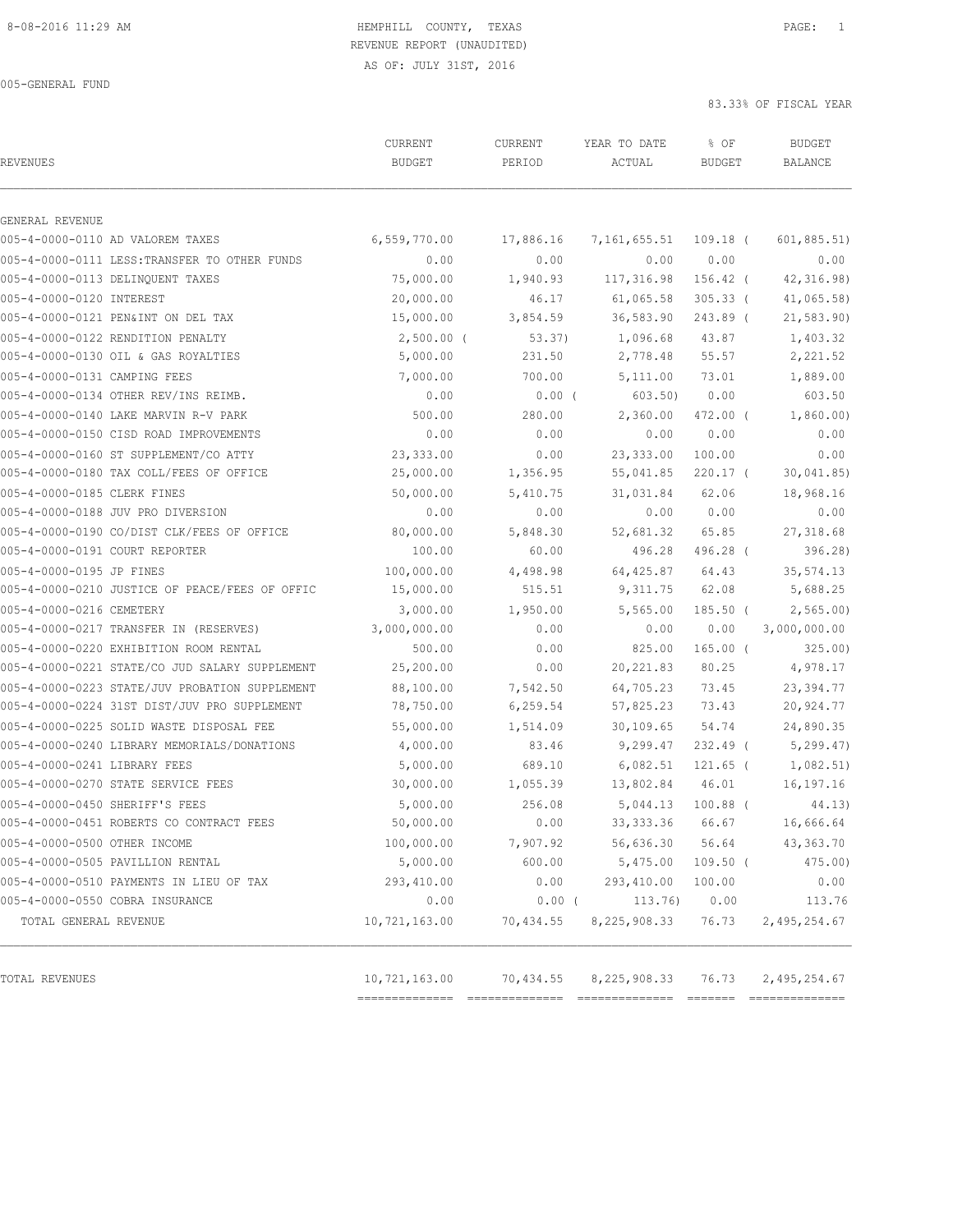AS OF: JULY 31ST, 2016

008-LAW LIBRARY

| REVENUES                                   | CURRENT<br><b>BUDGET</b> | CURRENT<br>PERIOD | YEAR TO DATE<br>ACTUAL | % OF<br>BUDGET | BUDGET<br><b>BALANCE</b> |
|--------------------------------------------|--------------------------|-------------------|------------------------|----------------|--------------------------|
|                                            |                          |                   |                        |                |                          |
| GENERAL REVENUE                            |                          |                   |                        |                |                          |
| 008-4-0000-0110 TRANSFER FROM FUND BALANCE | 0.00                     | 0.00              | 0.00                   | 0.00           | 0.00                     |
| 008-4-0000-0550 COURT FEES-LAW/LIB         | 2,400.00                 | 210.00            | 1,785.00               | 74.38          | 615.00                   |
| TOTAL GENERAL REVENUE                      | 2,400.00                 | 210.00            | 1,785.00               | 74.38          | 615.00                   |
|                                            |                          |                   |                        |                |                          |
| TOTAL REVENUES                             | 2,400.00                 | 210.00            | 1,785.00               | 74.38          | 615.00                   |
|                                            |                          |                   |                        |                |                          |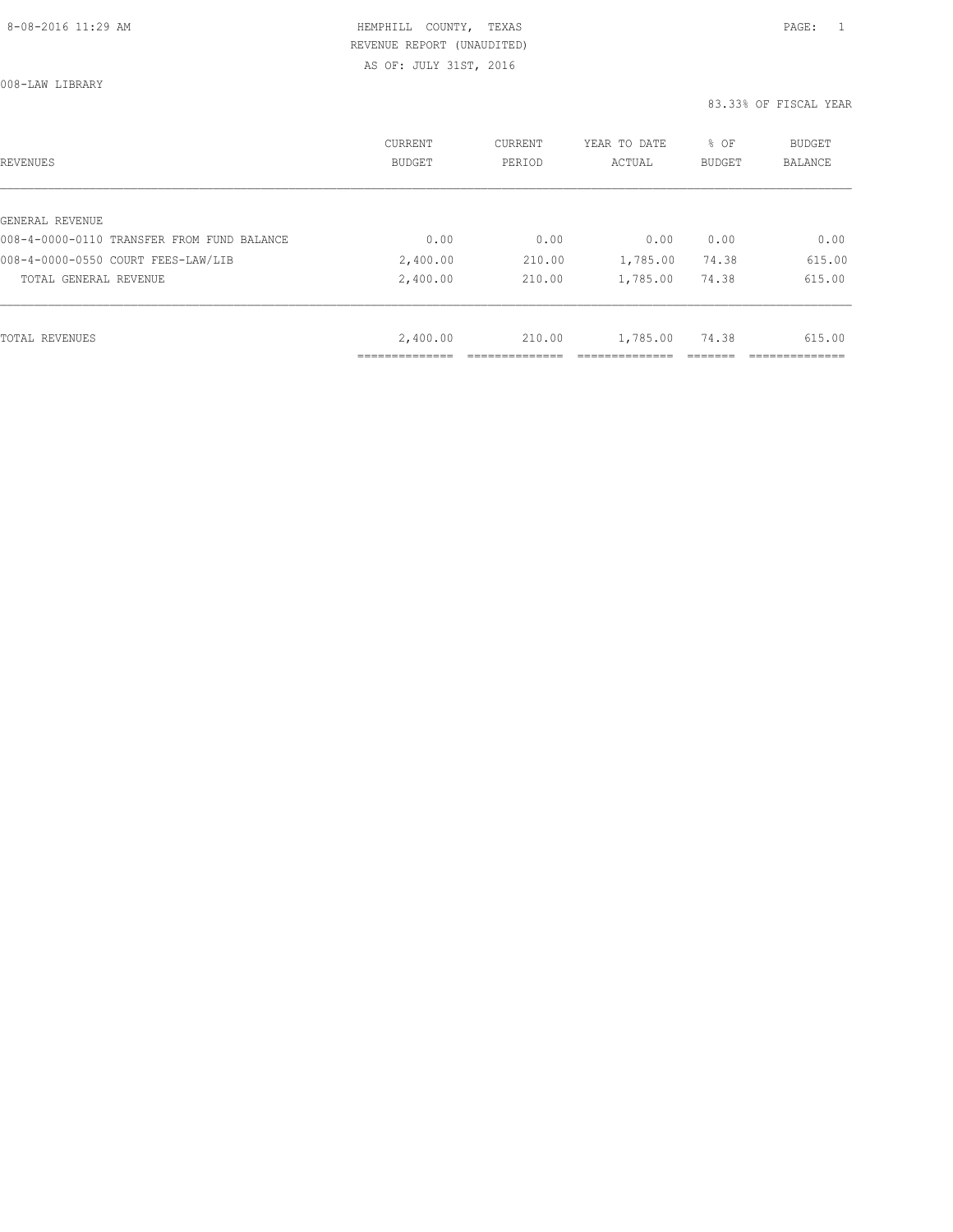009-SECURITY FEE

| REVENUES                                   | CURRENT<br><b>BUDGET</b> | CURRENT<br>PERIOD | YEAR TO DATE<br>ACTUAL | % OF<br>BUDGET | <b>BUDGET</b><br><b>BALANCE</b> |
|--------------------------------------------|--------------------------|-------------------|------------------------|----------------|---------------------------------|
|                                            |                          |                   |                        |                |                                 |
| GENERAL REVENUE                            |                          |                   |                        |                |                                 |
| 009-4-0000-0110 TRANSFER FROM FUND BALANCE | 50,000.00                | 0.00              | 0.00                   | 0.00           | 50,000.00                       |
| 009-4-0000-0191 COURTHOUSE SECURITY FEE    | 8,000.00                 | 297.01            | 3,729.63               | 46.62          | 4,270.37                        |
| TOTAL GENERAL REVENUE                      | 58,000.00                | 297.01            | 3,729.63               | 6.43           | 54,270.37                       |
|                                            |                          |                   |                        |                |                                 |
| TOTAL REVENUES                             | 58,000.00                | 297.01            | 3,729.63               | 6.43           | 54,270.37                       |
|                                            |                          |                   |                        |                |                                 |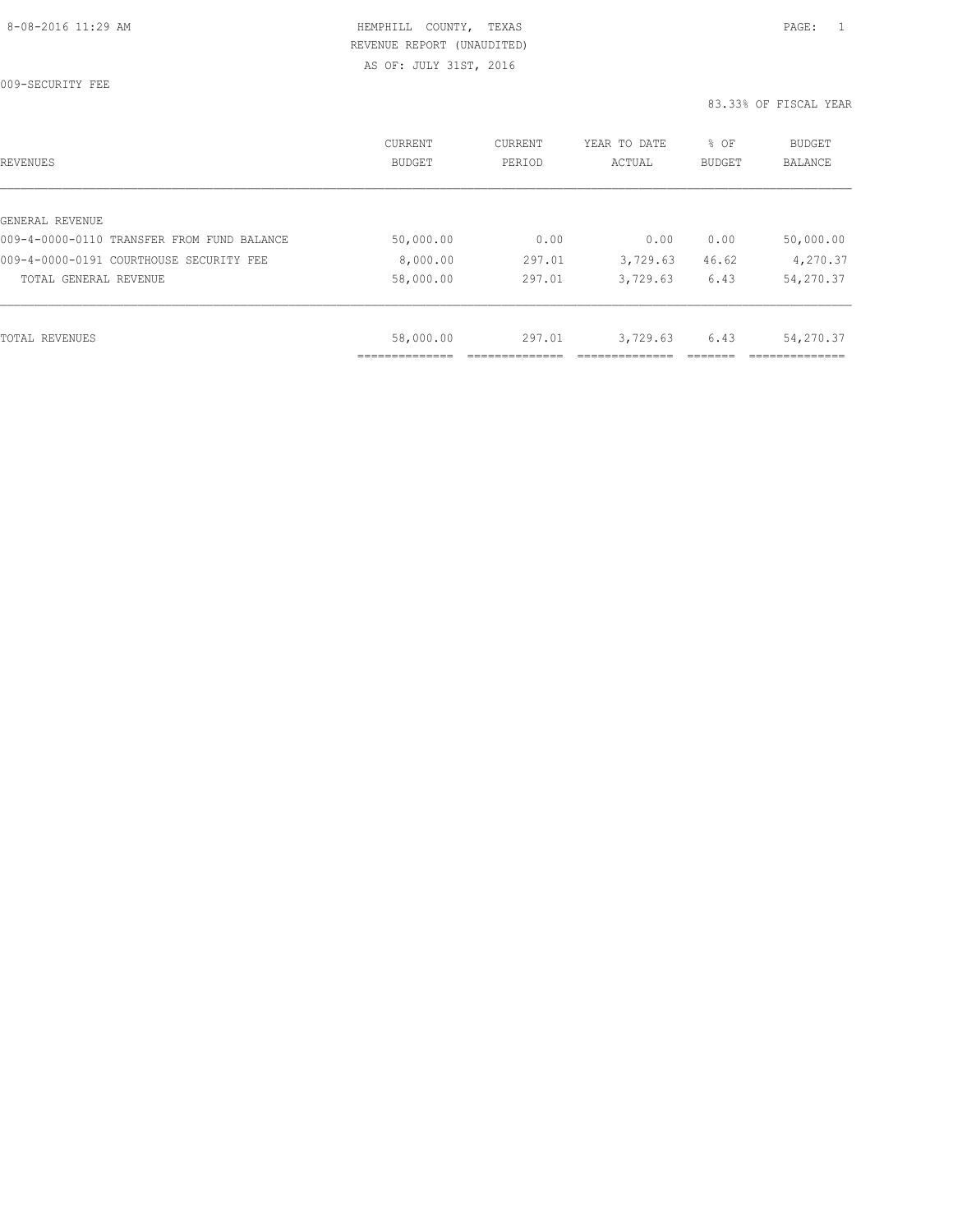010-AIRPORT

| <b>REVENUES</b>                            | <b>CURRENT</b><br><b>BUDGET</b> | CURRENT<br>PERIOD | YEAR TO DATE<br>ACTUAL | % OF<br><b>BUDGET</b> | <b>BUDGET</b><br><b>BALANCE</b> |
|--------------------------------------------|---------------------------------|-------------------|------------------------|-----------------------|---------------------------------|
|                                            |                                 |                   |                        |                       |                                 |
| GENERAL REVENUE                            |                                 |                   |                        |                       |                                 |
| 010-4-0000-0110 AD VALOREM TAX TRANSFER    | 80,450.00                       | 0.00              | 80,450.00              | 100.00                | 0.00                            |
| 010-4-0000-0120 INTEREST-AIRPORT           | 50.00                           | 13.16             | 262.49                 | 524.98 (              | 212.49                          |
| 010-4-0000-0320 CHAMBER OF COMMERCE        | 0.00                            | 0.00              | 1,920.00               | $0.00$ (              | 1,920.00                        |
| 010-4-0000-0325 FUEL SALES                 | 150,000.00                      | 7,310.23          | 86,861.25              | 57.91                 | 63, 138.75                      |
| 010-4-0000-0326 RENT-HANGARS               | 4,000.00                        | 1,317.13          | 8,521.22               | $213.03$ (            | 4, 521.22)                      |
| 010-4-0000-0500 OTHER RECEIPTS             | 0.00                            | 0.00              | 0.00                   | 0.00                  | 0.00                            |
| 010-4-0000-0510 REIMBURSEMENT FROM STATE   | 0.00                            | 0.00              | 60,525.84              | $0.00$ (              | 60, 525.84)                     |
| 010-4-0000-0600 TRANSFER FROM FUND BALANCE | 100,000.00                      | 0.00              | 0.00                   | 0.00                  | 100,000.00                      |
| TOTAL GENERAL REVENUE                      | 334,500.00                      | 8,640.52          | 238,540.80             | 71.31                 | 95,959.20                       |
| <b>TOTAL REVENUES</b>                      | 334,500.00                      | 8,640.52          | 238,540.80             | 71.31                 | 95,959.20                       |
|                                            | ==============                  |                   |                        |                       |                                 |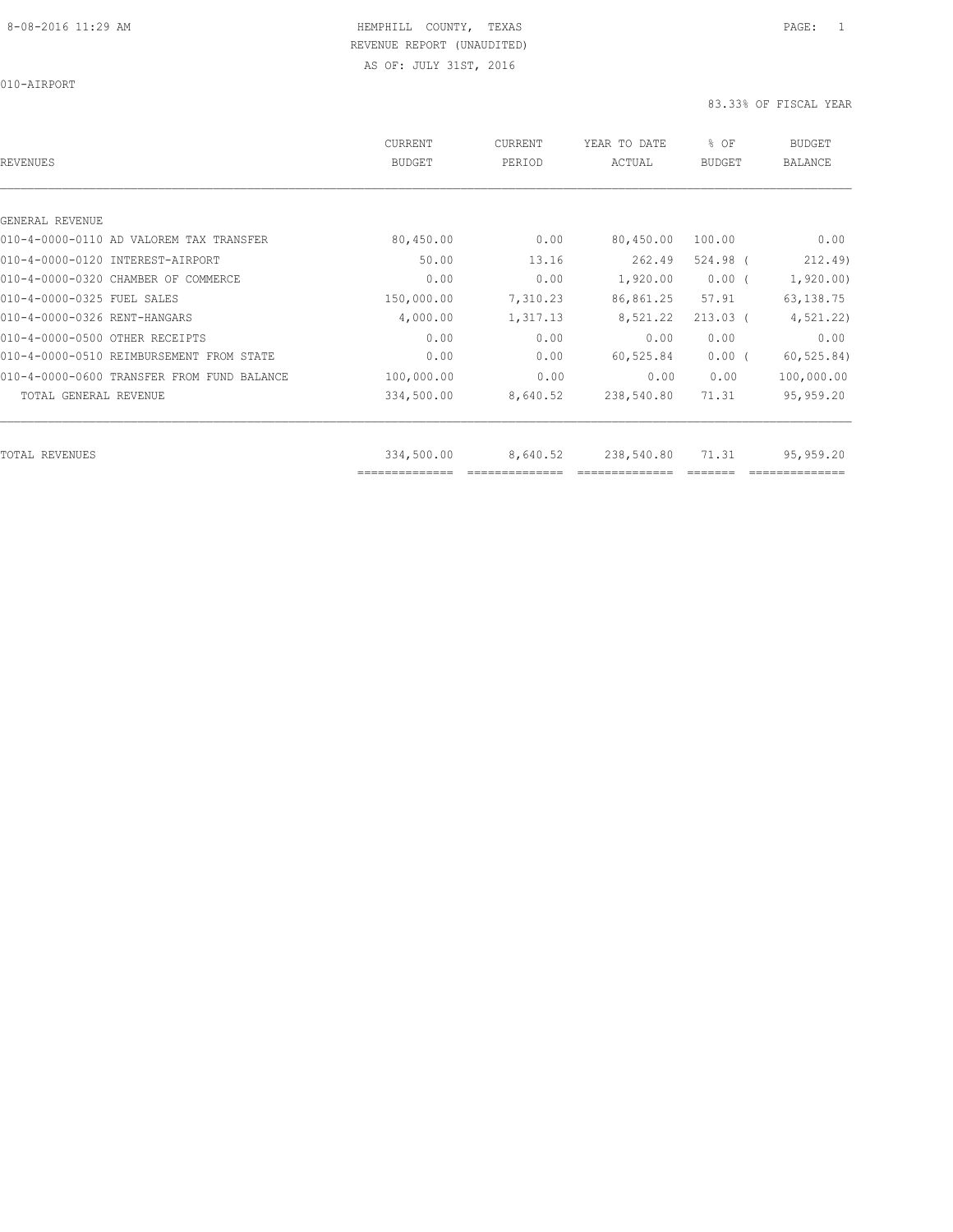| <b>REVENUES</b>                                | CURRENT<br><b>BUDGET</b> | <b>CURRENT</b><br>PERIOD | YEAR TO DATE<br>ACTUAL | % OF<br><b>BUDGET</b> | <b>BUDGET</b><br><b>BALANCE</b> |
|------------------------------------------------|--------------------------|--------------------------|------------------------|-----------------------|---------------------------------|
|                                                |                          |                          |                        |                       |                                 |
| GENERAL REVENUE                                |                          |                          |                        |                       |                                 |
| 011-4-0000-0110 TRANSFER FROM FUND BALANCE     | 200,000.00               | 0.00                     | 0.00                   | 0.00                  | 200,000.00                      |
| 011-4-0000-0120 INTEREST                       | 300.00                   | 0.00                     | 0.00                   | 0.00                  | 300.00                          |
| 011-4-0000-0121 PEN&INT ON DEL TAX             | 800.00                   | 210.06                   | 1,989.19               | $248.65$ (            | 1, 189.19                       |
| 011-4-0000-0122 RENDITION PENALTY              | 0.00                     | 0.00                     | 60.71                  | $0.00$ (              | 60.71)                          |
| 011-4-0000-0280 FARM TO MARKET TAXES           | 364,376.00               | 998.95                   | 399,063.94             | $109.52$ (            | 34,687.94)                      |
| 011-4-0000-0281 DELINOUENT TAXES               | 2,000.00                 | 97.79                    | 6, 156.57              | $307.83$ (            | 4, 156.57                       |
| 011-4-0000-0290 LATERAL ROAD                   | 2,500.00                 | 0.00                     | 2,088.33               | 83.53                 | 411.67                          |
| 011-4-0000-0295 BANKHEAD-JONES FARM TENANT ACT | 3,000.00                 | 0.00                     | 2,508.07               | 83.60                 | 491.93                          |
| 011-4-0000-0300 AUTO REGISTRATION              | 50,000.00                | 2,186.94                 | 41,002.41              | 82.00                 | 8,997.59                        |
| 011-4-0000-0500 OTHER RECEIPTS                 | 2,000.00                 | 0.00                     | 5,595.32               | 279.77 <sup>0</sup>   | 3, 595.32)                      |
| 011-4-0000-0510 GRANT FUNDS                    | 0.00                     | 0.00                     | 0.00                   | 0.00                  | 0.00                            |
| TOTAL GENERAL REVENUE                          | 624,976.00               | 3,493.74                 | 458,464.54             | 73.36                 | 166,511.46                      |
| <b>TOTAL REVENUES</b>                          | 624,976.00               | 3,493.74                 | 458,464.54             | 73.36                 | 166,511.46                      |
|                                                | ==============           |                          |                        |                       |                                 |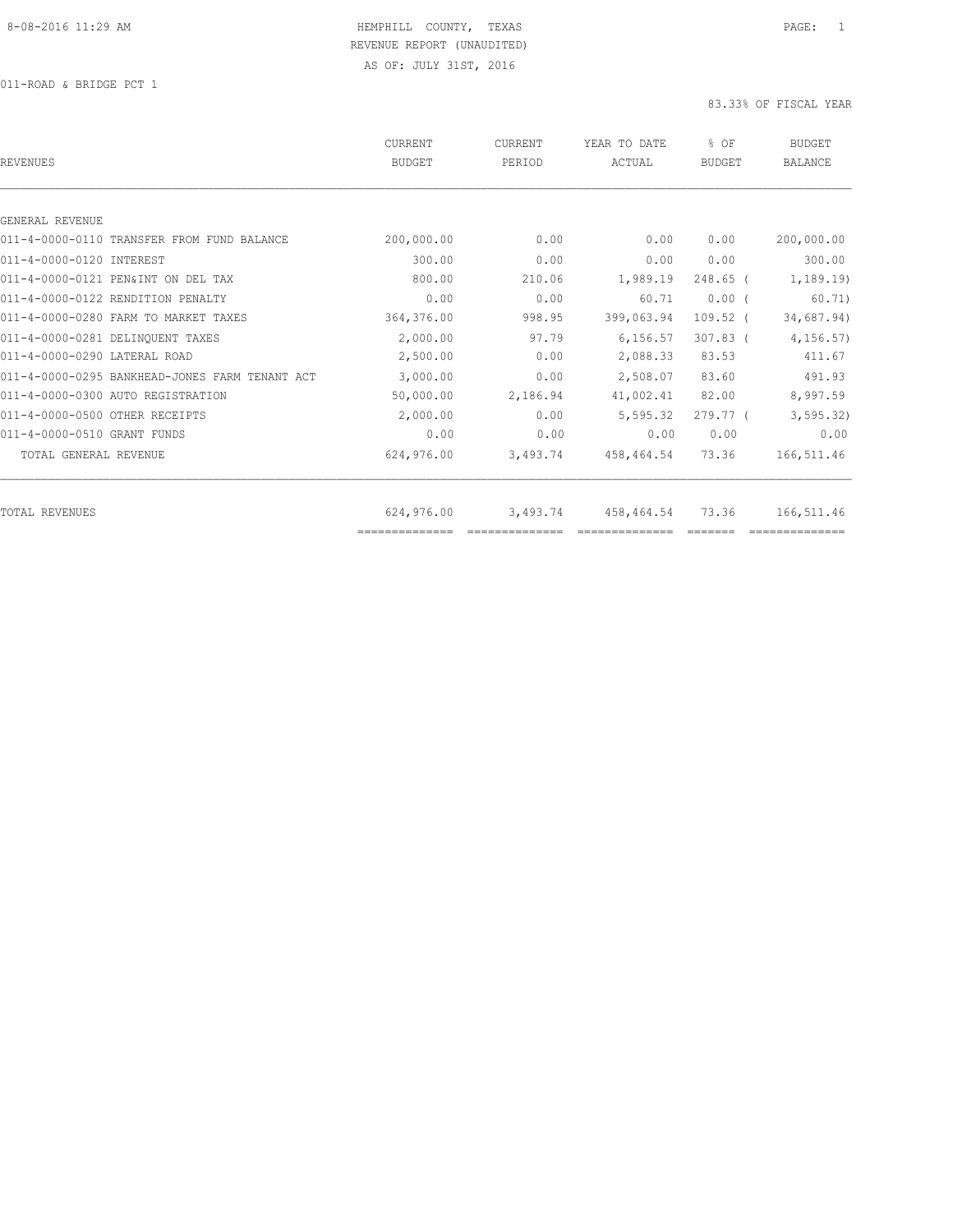| <b>REVENUES</b>                                | <b>CURRENT</b><br><b>BUDGET</b> | <b>CURRENT</b><br>PERIOD | YEAR TO DATE<br>ACTUAL | % OF<br><b>BUDGET</b> | <b>BUDGET</b><br><b>BALANCE</b> |
|------------------------------------------------|---------------------------------|--------------------------|------------------------|-----------------------|---------------------------------|
| GENERAL REVENUE                                |                                 |                          |                        |                       |                                 |
| 012-4-0000-0110 TRANSFER FROM FUND BALANCE     | 500,000.00                      | 0.00                     | 0.00                   | 0.00                  | 500,000.00                      |
| 012-4-0000-0120 INTEREST                       | 250.00                          | 0.00                     | 0.00                   | 0.00                  | 250.00                          |
| 012-4-0000-0121 PEN&INT ON DEL TAX             | 1,000.00                        | 222.79                   | 2,109.84               | $210.98$ (            | 1, 109.84)                      |
| 012-4-0000-0122 RENDITION PENALTY              | 0.00                            | 0.00                     | 64.44                  | 0.00(                 | 64.44)                          |
| 012-4-0000-0280 FARM TO MARKET TAXES           | 386,460.00                      | 1,059.49                 | 423,249.60             | $109.52$ (            | 36, 789.60                      |
| 012-4-0000-0281 DELINQUENT TAXES               | 4,000.00                        | 103.73                   | 6,529.67               | $163.24$ (            | 2,529.67                        |
| 012-4-0000-0290 LATERAL ROAD                   | 2,500.00                        | 0.00                     | 2,214.89               | 88.60                 | 285.11                          |
| 012-4-0000-0295 BANKHEAD-JONES FARM TENANT ACT | 3,000.00                        | 0.00                     | 2,660.08               | 88.67                 | 339.92                          |
| 012-4-0000-0300 AUTO REGISTRATION              | 50,000.00                       | 2,319.49                 | 43,487.47              | 86.97                 | 6,512.53                        |
| 012-4-0000-0350 ROAD CROSSING PERMITS          | 500.00                          | 0.00                     | 1,125.00               | $225.00$ $($          | 625.00                          |
| 012-4-0000-0500 OTHER RECEIPTS                 | 1,000.00                        | 0.00                     |                        | 11,567.64 1,156.76 (  | 10, 567.64)                     |
| 012-4-0000-0510 GUARANTEED BUYBACK             | 0.00                            | 0.00                     | 0.00                   | 0.00                  | 0.00                            |
| 012-4-0000-0700 EXPENDABLE FUND BALANCE@10/01/ | 0.00                            | 0.00                     | 0.00                   | 0.00                  | 0.00                            |
| TOTAL GENERAL REVENUE                          | 948,710.00                      | 3,705.50                 | 493,008.63             | 51.97                 | 455,701.37                      |
| <b>TOTAL REVENUES</b>                          | 948,710.00                      | 3,705.50                 | 493,008.63             | 51.97                 | 455,701.37                      |
|                                                | ==============                  |                          |                        |                       |                                 |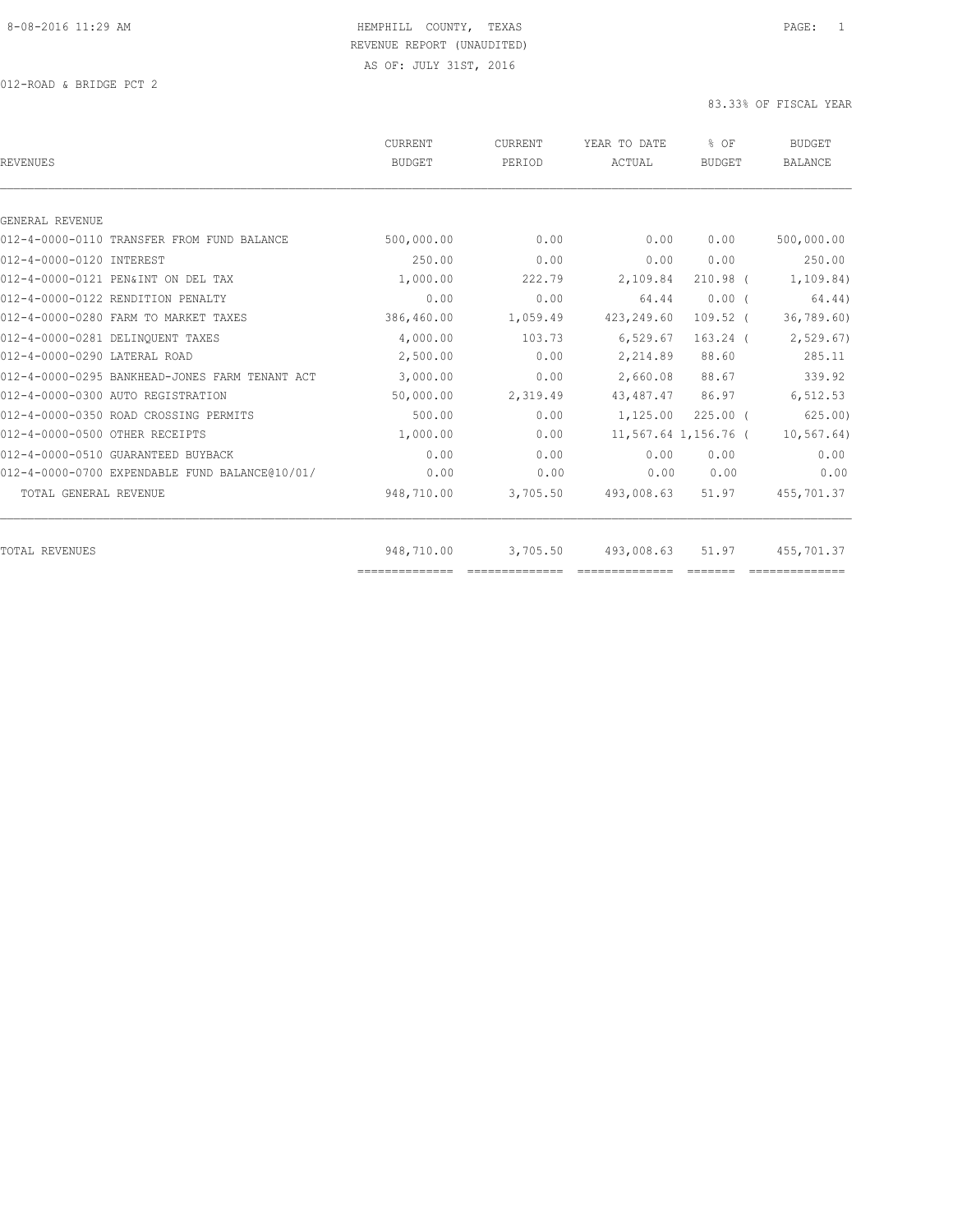| <b>REVENUES</b>                                | <b>CURRENT</b><br><b>BUDGET</b> | CURRENT<br>PERIOD | YEAR TO DATE<br>ACTUAL | % OF<br><b>BUDGET</b> | <b>BUDGET</b><br><b>BALANCE</b> |
|------------------------------------------------|---------------------------------|-------------------|------------------------|-----------------------|---------------------------------|
|                                                |                                 |                   |                        |                       |                                 |
| GENERAL REVENUE                                |                                 |                   |                        |                       |                                 |
| 013-4-0000-0110 TRANSFER FROM FUND BALANCE     | 500,000.00                      | 0.00              | 0.00                   | 0.00                  | 500,000.00                      |
| 013-4-0000-0120 INTEREST                       | 500.00                          | 0.00              | 0.00                   | 0.00                  | 500.00                          |
| 013-4-0000-0121 PEN&INT ON DEL TAX             | 1,500.00                        | 445.59            | 4,219.63               | $281.31$ (            | 2,719.63)                       |
| 013-4-0000-0122 RENDITION PENALTY              | 0.00                            | 0.00              | 128.84                 | 0.00(                 | 128.84)                         |
| 013-4-0000-0280 FARM TO MARKET TAXES           | 772,920.00                      | 2,118.99          | 846,499.22             | $109.52$ (            | 73,579.22)                      |
| 013-4-0000-0281 DELINQUENT TAXES               | 6,000.00                        | 207.45            | 13,059.38              | $217.66$ (            | 7,059.38                        |
| 013-4-0000-0290 LATERAL ROAD                   | 5,000.00                        | 0.00              | 4,429.79               | 88.60                 | 570.21                          |
| 013-4-0000-0295 BANKHEAD-JONES FARM TENANT ACT | 5,000.00                        | 0.00              | 5,320.15               | $106.40$ (            | 320.15)                         |
| 013-4-0000-0300 AUTO REGISTRATION              | 95,000.00                       | 4,639.00          | 86,974.95              | 91.55                 | 8,025.05                        |
| 013-4-0000-0350 ROAD CROSSING PERMITS          | 1,500.00                        | 375.00            | 2,812.50               | $187.50$ $($          | 1,312.50)                       |
| 013-4-0000-0500 OTHER RECEIPTS                 | 1,000.00                        | 0.00              |                        | 24,454.86 2,445.49 (  | 23, 454.86)                     |
| 013-4-0000-0510 GRANT FUNDS                    | 680,000.00                      | 91,718.04         | 639,808.13             | 94.09                 | 40,191.87                       |
| TOTAL GENERAL REVENUE                          | 2,068,420.00                    | 99,504.07         | 1,627,707.45           | 78.69                 | 440,712.55                      |
| <b>TOTAL REVENUES</b>                          | 2,068,420.00                    | 99,504.07         | 1,627,707.45           | 78.69                 | 440,712.55                      |
|                                                | ==============                  |                   |                        |                       |                                 |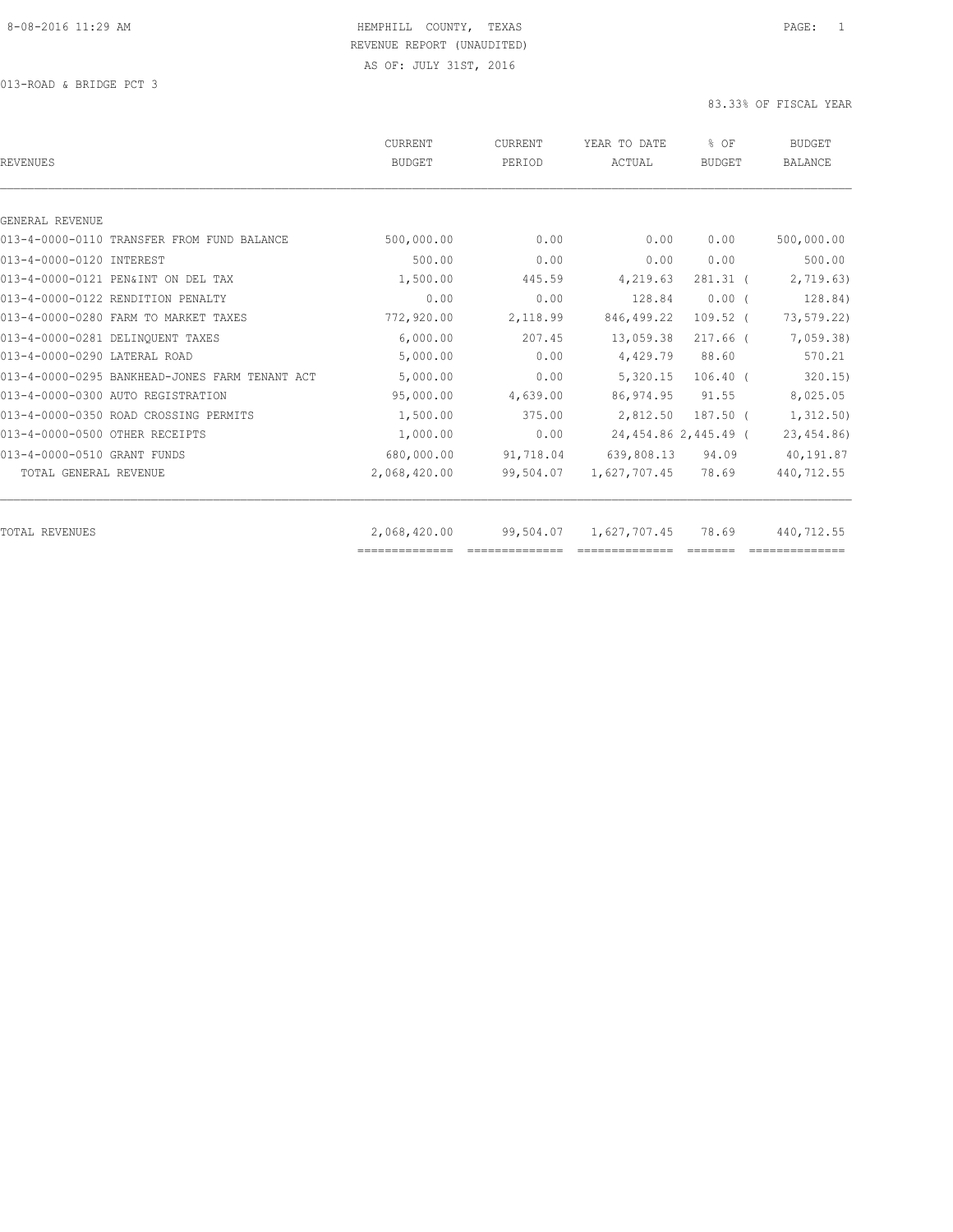| <b>REVENUES</b>                                | CURRENT<br><b>BUDGET</b> | <b>CURRENT</b><br>PERIOD                                                                                                                                                                                                                                                                                                                                                                                                                                                                     | YEAR TO DATE<br>ACTUAL | $8$ OF<br><b>BUDGET</b> | <b>BUDGET</b><br><b>BALANCE</b> |
|------------------------------------------------|--------------------------|----------------------------------------------------------------------------------------------------------------------------------------------------------------------------------------------------------------------------------------------------------------------------------------------------------------------------------------------------------------------------------------------------------------------------------------------------------------------------------------------|------------------------|-------------------------|---------------------------------|
|                                                |                          |                                                                                                                                                                                                                                                                                                                                                                                                                                                                                              |                        |                         |                                 |
| GENERAL REVENUE                                |                          |                                                                                                                                                                                                                                                                                                                                                                                                                                                                                              |                        |                         |                                 |
| 014-4-0000-0110 TRANSFER FROM FUND BALANCE     | 600,000.00               | 0.00                                                                                                                                                                                                                                                                                                                                                                                                                                                                                         | 0.00                   | 0.00                    | 600,000.00                      |
| 014-4-0000-0120 INTEREST                       | 500.00                   | 0.00                                                                                                                                                                                                                                                                                                                                                                                                                                                                                         | 0.00                   | 0.00                    | 500.00                          |
| 014-4-0000-0121 PEN&INT ON DEL TAX             | 2,500.00                 | 394.66                                                                                                                                                                                                                                                                                                                                                                                                                                                                                       | 3,737.38               | $149.50$ (              | 1, 237.38                       |
| 014-4-0000-0122 RENDITION PENALTY              | 0.00                     | 0.00                                                                                                                                                                                                                                                                                                                                                                                                                                                                                         | 114.11                 | $0.00$ (                | 114.11)                         |
| 014-4-0000-0280 FARM TO MARKET TAXES           | 684,586.00               | 1,876.82                                                                                                                                                                                                                                                                                                                                                                                                                                                                                     | 749,756.45             | $109.52$ (              | 65, 170.45                      |
| 014-4-0000-0281 DELINOUENT TAXES               | 3,000.00                 | 183.74                                                                                                                                                                                                                                                                                                                                                                                                                                                                                       | 11,566.81              | $385.56$ $($            | 8,566.81)                       |
| 014-4-0000-0290 LATERAL ROAD                   | 5,000.00                 | 0.00                                                                                                                                                                                                                                                                                                                                                                                                                                                                                         | 3,923.52               | 78.47                   | 1,076.48                        |
| 014-4-0000-0295 BANKHEAD-JONES FARM TENANT ACT | 5,000.00                 | 0.00                                                                                                                                                                                                                                                                                                                                                                                                                                                                                         | 4,712.14               | 94.24                   | 287.86                          |
| 014-4-0000-0300 AUTO REGISTRATION              | 85,000.00                | 4,108.83                                                                                                                                                                                                                                                                                                                                                                                                                                                                                     | 77,034.93              | 90.63                   | 7,965.07                        |
| 014-4-0000-0350 ROAD CROSSING PERMITS          | 1,000.00                 | 0.00                                                                                                                                                                                                                                                                                                                                                                                                                                                                                         | 0.00                   | 0.00                    | 1,000.00                        |
| 014-4-0000-0500 OTHER RECEIPTS                 | 2,000.00                 | 28,285.00                                                                                                                                                                                                                                                                                                                                                                                                                                                                                    |                        | 39,514.49 1,975.72 (    | 37,514.49)                      |
| 014-4-0000-0510 GRANT FUNDS                    | 360,000.00               | 32,738.37                                                                                                                                                                                                                                                                                                                                                                                                                                                                                    | 198,040.45             | 55.01                   | 161,959.55                      |
| 014-4-0000-0700 EXPENDABLE FUND BALANCE@10/01/ | 0.00                     | 0.00                                                                                                                                                                                                                                                                                                                                                                                                                                                                                         | 0.00                   | 0.00                    | 0.00                            |
| TOTAL GENERAL REVENUE                          | 1,748,586.00             | 67,587.42                                                                                                                                                                                                                                                                                                                                                                                                                                                                                    | 1,088,400.28           | 62.24                   | 660, 185.72                     |
| <b>TOTAL REVENUES</b>                          | 1,748,586.00             | 67,587.42                                                                                                                                                                                                                                                                                                                                                                                                                                                                                    | 1,088,400.28           | 62.24                   | 660,185.72                      |
|                                                | ==============           | $\begin{array}{c} \multicolumn{2}{c} {\textbf{1}} & \multicolumn{2}{c} {\textbf{2}} & \multicolumn{2}{c} {\textbf{3}} & \multicolumn{2}{c} {\textbf{4}} \\ \multicolumn{2}{c} {\textbf{2}} & \multicolumn{2}{c} {\textbf{3}} & \multicolumn{2}{c} {\textbf{4}} & \multicolumn{2}{c} {\textbf{5}} & \multicolumn{2}{c} {\textbf{6}} \\ \multicolumn{2}{c} {\textbf{4}} & \multicolumn{2}{c} {\textbf{5}} & \multicolumn{2}{c} {\textbf{6}} & \multicolumn{2}{c} {\textbf{6}} & \multicolumn{$ | ==============         |                         |                                 |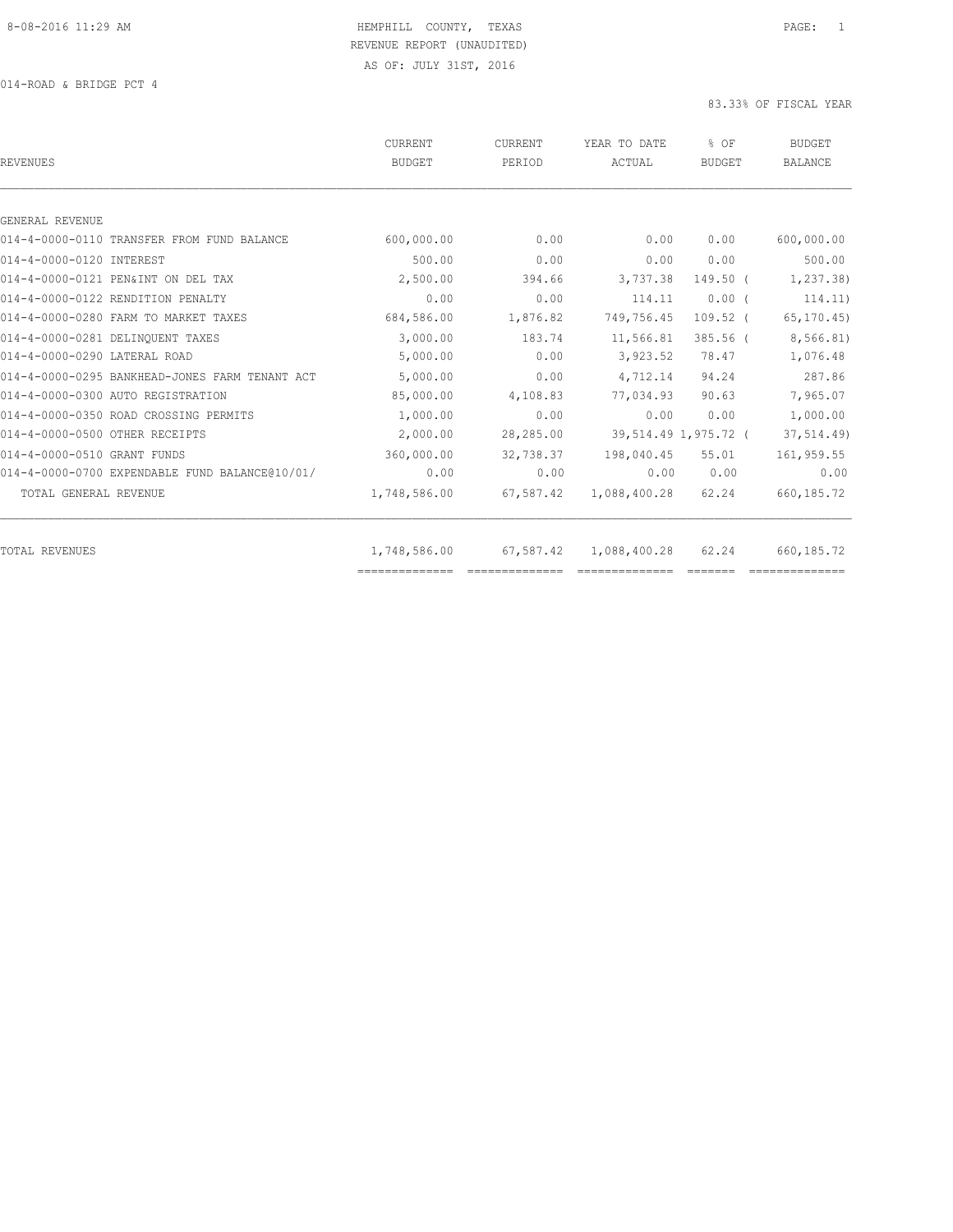022-CO RECORDS PRESERVATION

| REVENUES                                       | <b>CURRENT</b><br><b>BUDGET</b> | CURRENT<br>PERIOD | YEAR TO DATE<br>ACTUAL | % OF<br>BUDGET | BUDGET<br><b>BALANCE</b> |
|------------------------------------------------|---------------------------------|-------------------|------------------------|----------------|--------------------------|
|                                                |                                 |                   |                        |                |                          |
| GENERAL REVENUE                                |                                 |                   |                        |                |                          |
| 022-4-0000-0110 TRANSFER FROM FUND BALANCE     | 80,000.00                       | 0.00              | 0.00                   | 0.00           | 80,000.00                |
| 022-4-0000-0191 COUNTY RECORDS PRESERVATION FE | 12,000.00                       | 627.45            | 8,276.53               | 68.97          | 3,723.47                 |
| TOTAL GENERAL REVENUE                          | 92,000.00                       | 627.45            | 8,276.53               | 9.00           | 83,723.47                |
|                                                |                                 |                   |                        |                |                          |
| TOTAL REVENUES                                 | 92,000.00                       | 627.45            | 8,276.53               | 9.00           | 83,723.47                |
|                                                | -----------                     |                   |                        |                |                          |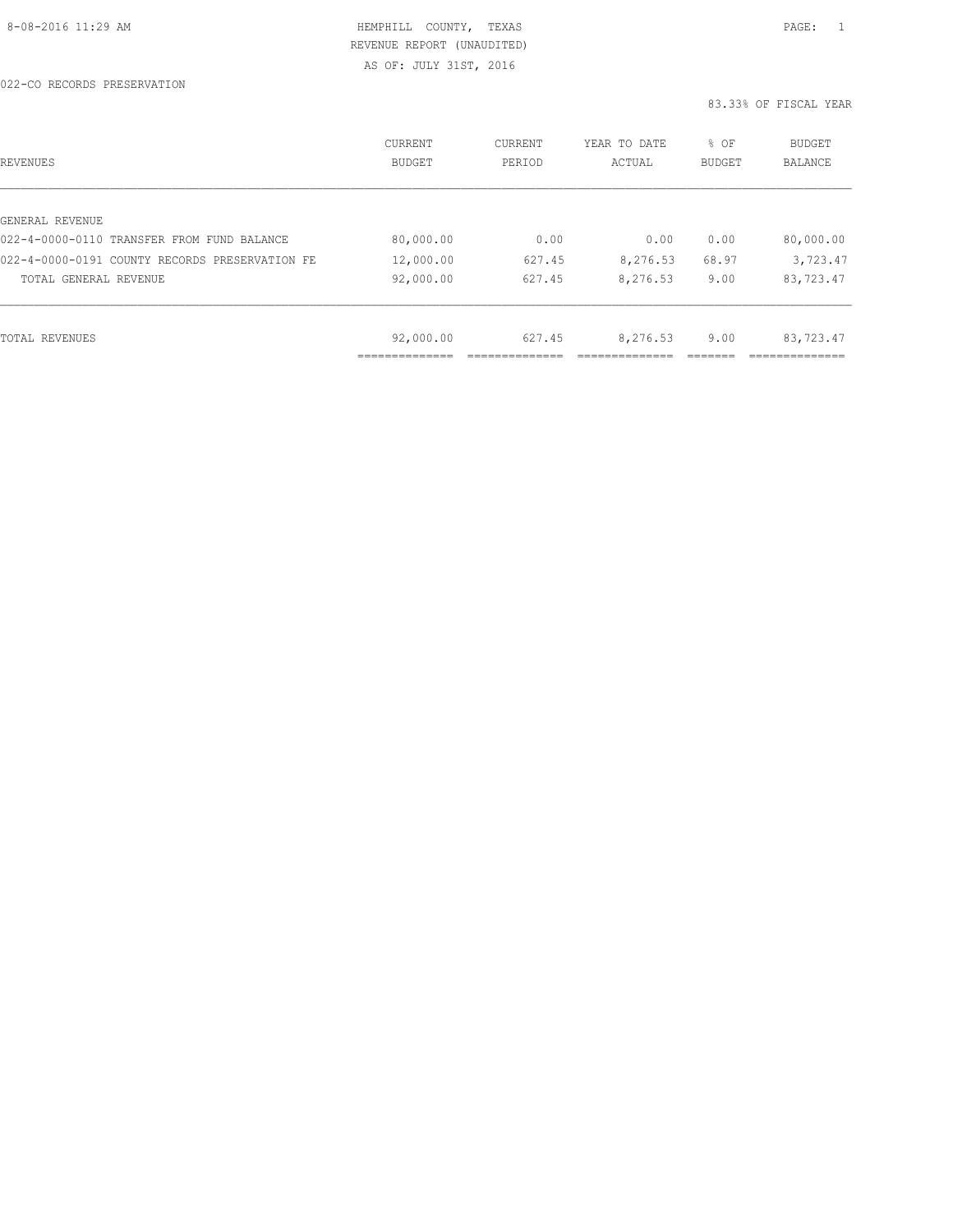AS OF: JULY 31ST, 2016

023-CLK'S RECORDS PRESERVE

| REVENUES                                      | CURRENT<br><b>BUDGET</b>   | CURRENT<br>PERIOD | YEAR TO DATE<br>ACTUAL | % OF<br>BUDGET | BUDGET<br><b>BALANCE</b> |
|-----------------------------------------------|----------------------------|-------------------|------------------------|----------------|--------------------------|
|                                               |                            |                   |                        |                |                          |
| GENERAL REVENUE                               |                            |                   |                        |                |                          |
| 023-4-0000-0110 TRANSFER FROM FUND BALANCE    | 0.00                       | 0.00              | 0.00                   | 0.00           | 0.00                     |
| 023-4-0000-0191 REV-CLK'S RECORD PRESERVATION | 800.00                     | 74.82             | 785.22                 | 98.15          | 14.78                    |
| TOTAL GENERAL REVENUE                         | 800.00                     | 74.82             | 785.22                 | 98.15          | 14.78                    |
|                                               |                            |                   |                        |                |                          |
| TOTAL REVENUES                                | 800.00                     | 74.82             | 785.22                 | 98.15          | 14.78                    |
|                                               | -----------<br>----------- |                   |                        |                | __________               |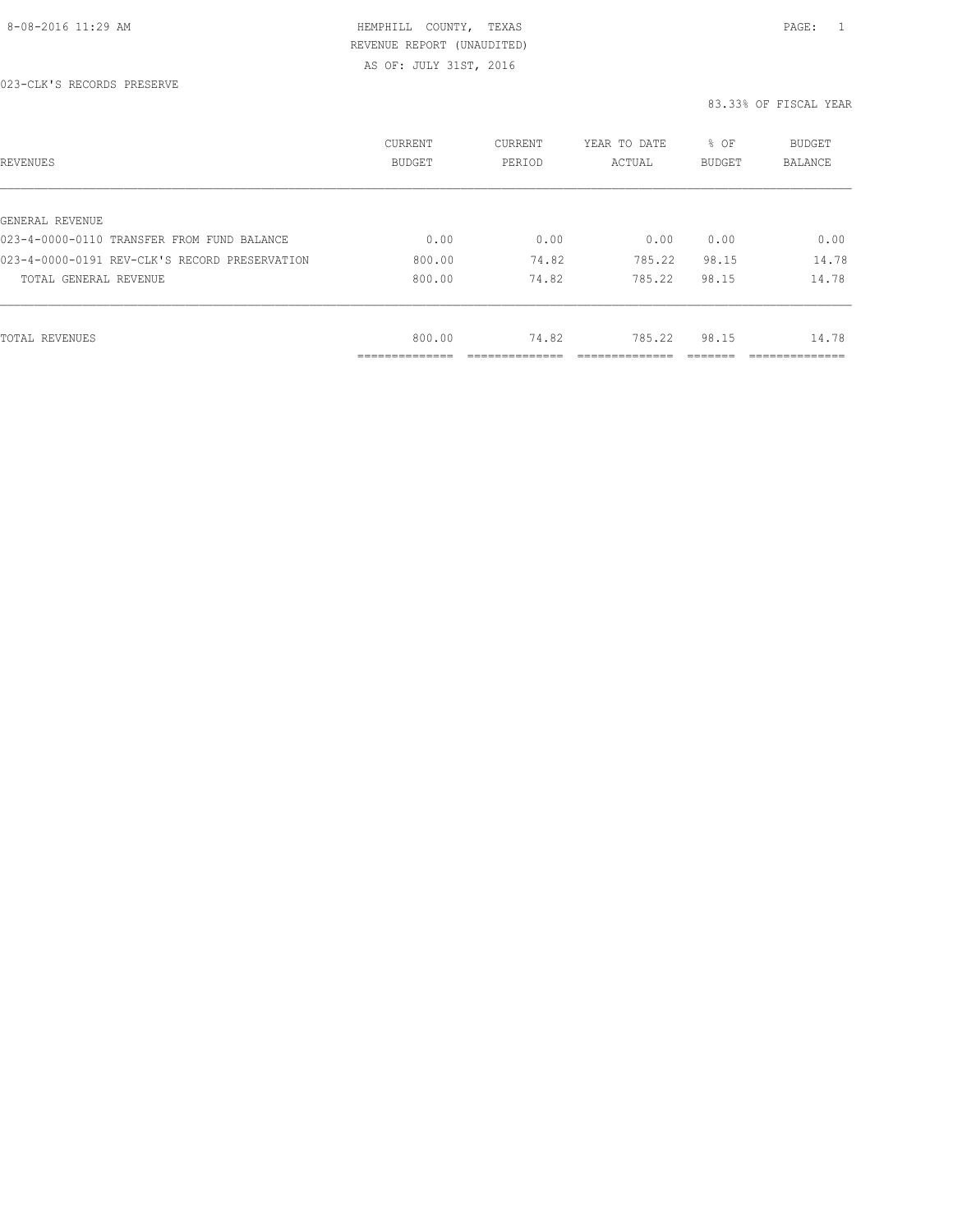AS OF: JULY 31ST, 2016

| REVENUES                                   | CURRENT<br>BUDGET | CURRENT<br>PERIOD | YEAR TO DATE<br>ACTUAL | % OF<br><b>BUDGET</b> | <b>BUDGET</b><br>BALANCE |
|--------------------------------------------|-------------------|-------------------|------------------------|-----------------------|--------------------------|
|                                            |                   |                   |                        |                       |                          |
| GENERAL REVENUE                            |                   |                   |                        |                       |                          |
| 024-4-0000-0110 TRANSFER FROM FUND BALANCE | 10,000.00         | 0.00              | 0.00                   | 0.00                  | 10,000.00                |
| 024-4-0000-0191 TECH FEES/EXP              | 3,000.00          | 157.35            | 2,027.93               | 67.60                 | 972.07                   |
| TOTAL GENERAL REVENUE                      | 13,000.00         | 157.35            | 2,027.93               | 15.60                 | 10,972.07                |
|                                            |                   |                   |                        |                       |                          |
| TOTAL REVENUES                             | 13,000.00         | 157.35            | 2,027.93               | 15.60                 | 10,972.07                |
|                                            |                   |                   |                        |                       |                          |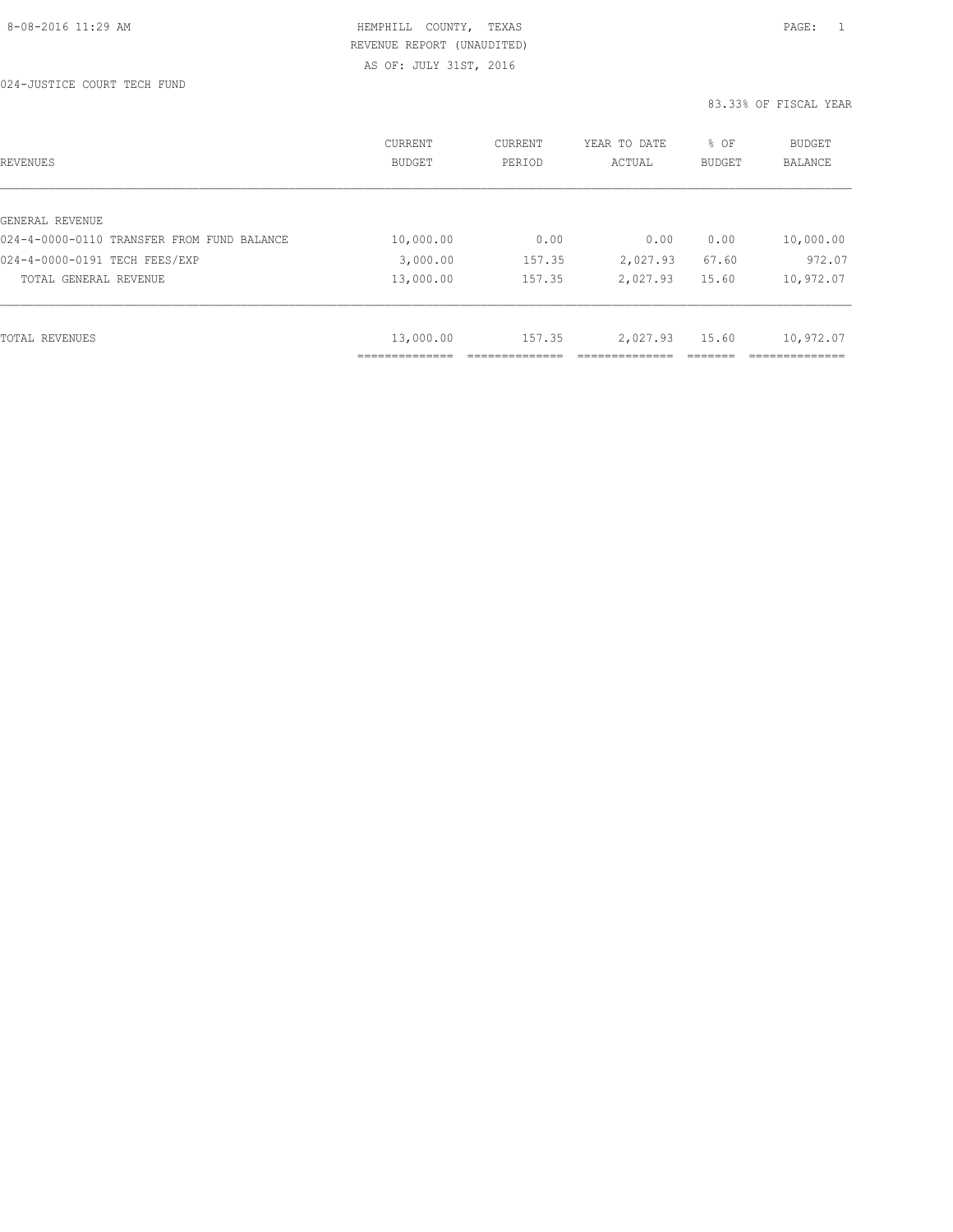| REVENUES                                   | <b>CURRENT</b><br><b>BUDGET</b> | CURRENT<br>PERIOD | YEAR TO DATE<br>ACTUAL | % OF<br>BUDGET | BUDGET<br><b>BALANCE</b> |
|--------------------------------------------|---------------------------------|-------------------|------------------------|----------------|--------------------------|
|                                            |                                 |                   |                        |                |                          |
| GENERAL REVENUE                            |                                 |                   |                        |                |                          |
| 032-4-0000-0110 TRANSFER FROM FUND BALANCE | 17,000.00                       | 0.00              | 0.00                   | 0.00           | 17,000.00                |
| 032-4-0000-0220 FEES-CHECK COLLECTION      | 500.00                          | 30.00             | 235.00                 | 47.00          | 265.00                   |
| TOTAL GENERAL REVENUE                      | 17,500.00                       | 30.00             | 235.00                 | 1.34           | 17,265.00                |
|                                            |                                 |                   |                        |                |                          |
| TOTAL REVENUES                             | 17,500.00                       | 30.00             | 235.00                 | 1.34           | 17,265.00                |
|                                            | ___________                     |                   |                        |                |                          |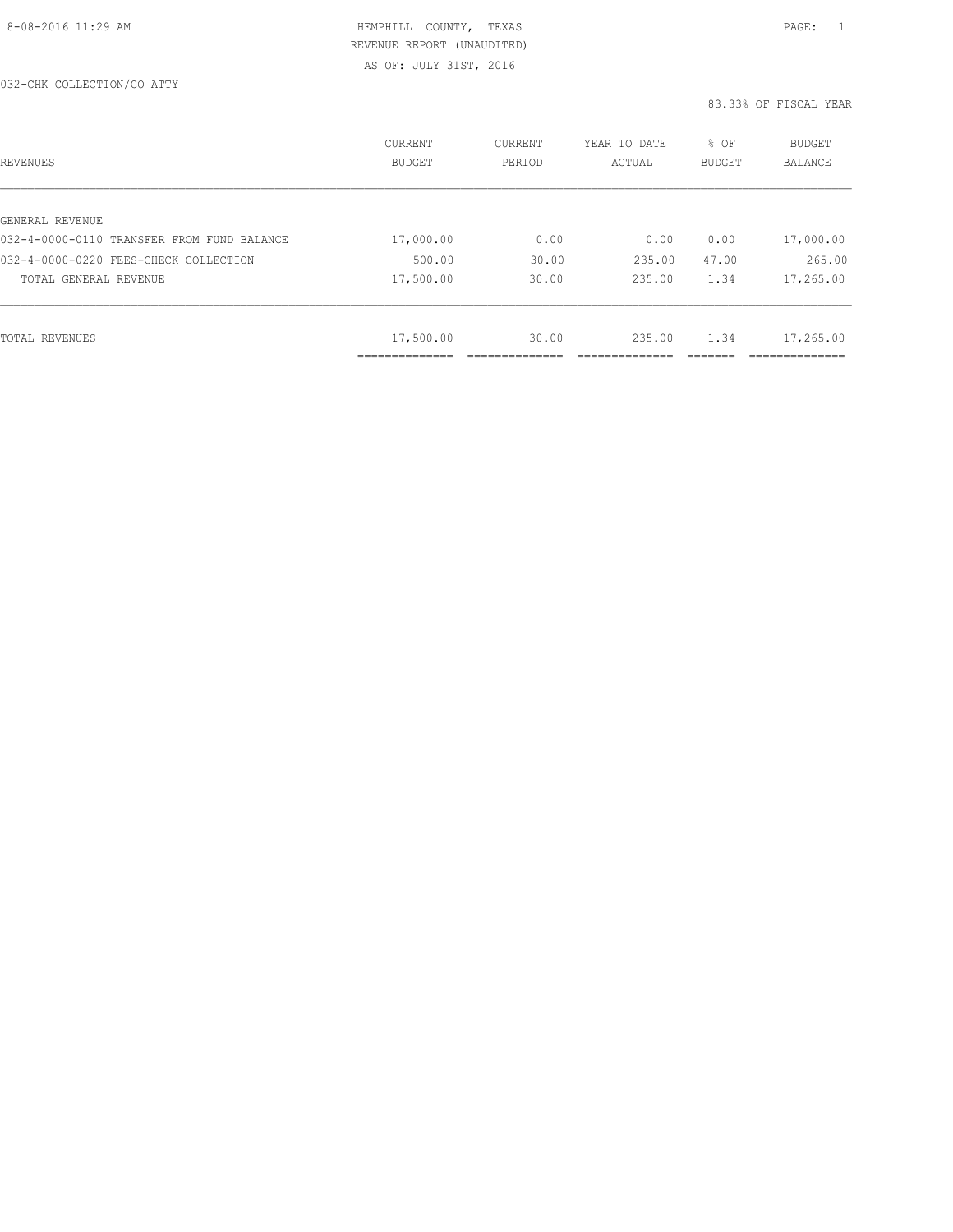AS OF: JULY 31ST, 2016

036-ANNUAL LEOSE/LAW

| REVENUES                                   | CURRENT<br><b>BUDGET</b> | CURRENT<br>PERIOD | YEAR TO DATE<br>ACTUAL | % OF<br>BUDGET | BUDGET<br><b>BALANCE</b> |
|--------------------------------------------|--------------------------|-------------------|------------------------|----------------|--------------------------|
|                                            |                          |                   |                        |                |                          |
| GENERAL REVENUE                            |                          |                   |                        |                |                          |
| 036-4-0000-0110 TRANSFER FROM FUND BALANCE | 6,000.00                 | 0.00              | 0.00                   | 0.00           | 6,000.00                 |
| 036-4-0000-0440 STATE FEES                 | 2,000.00                 | 0.00              | 1,644.53               | 82.23          | 355.47                   |
| TOTAL GENERAL REVENUE                      | 8,000.00                 | 0.00              | 1,644.53               | 20.56          | 6,355.47                 |
|                                            |                          |                   |                        |                |                          |
| TOTAL REVENUES                             | 8,000.00                 | 0.00              | 1,644.53               | 20.56          | 6,355.47                 |
|                                            |                          |                   |                        |                |                          |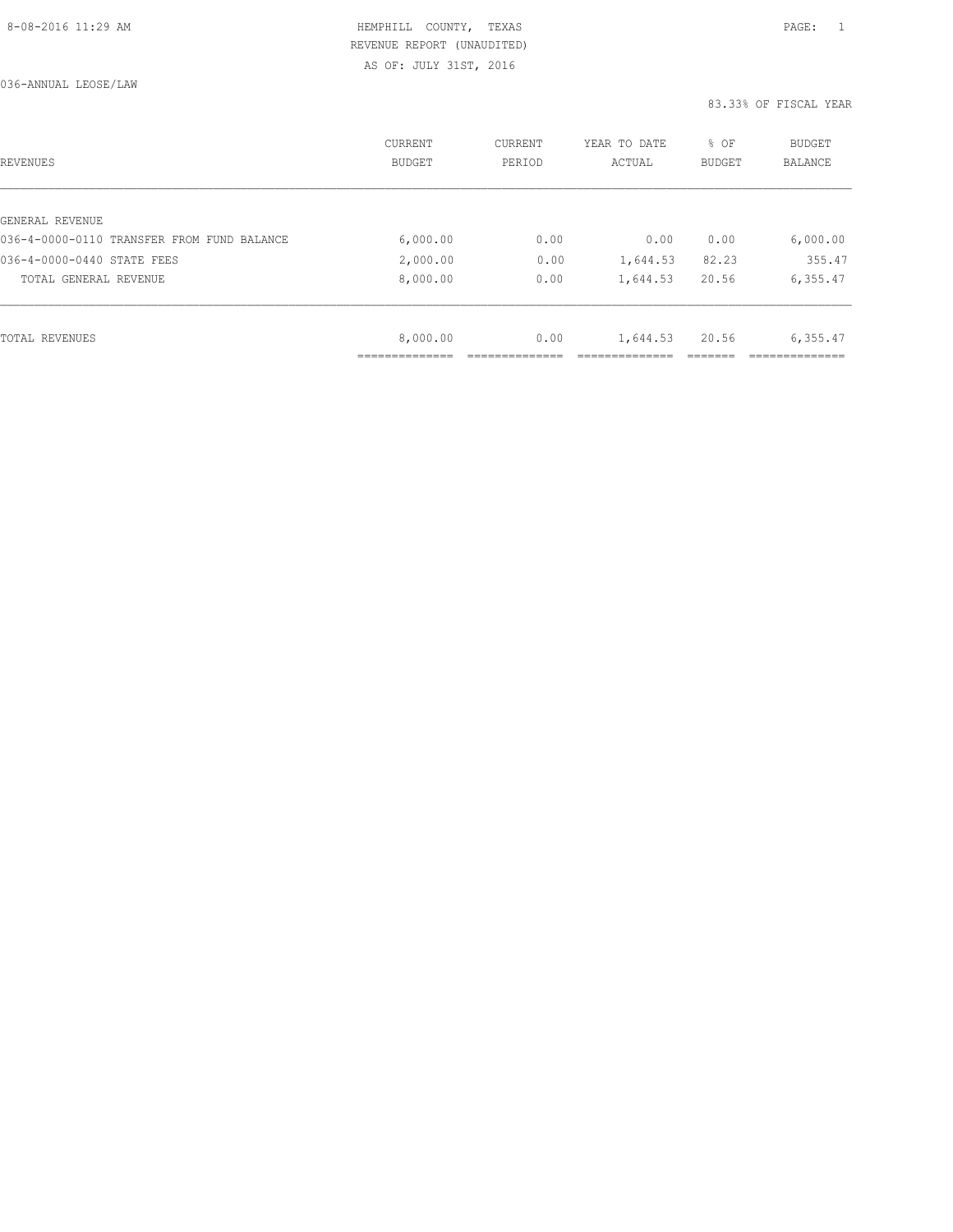AS OF: JULY 31ST, 2016

046-SCAAP

| REVENUES                                   | CURRENT<br>BUDGET | CURRENT<br>PERIOD | YEAR TO DATE<br>ACTUAL | % OF<br><b>BUDGET</b> | <b>BUDGET</b><br>BALANCE |
|--------------------------------------------|-------------------|-------------------|------------------------|-----------------------|--------------------------|
| GENERAL REVENUE                            |                   |                   |                        |                       |                          |
| 046-4-0000-0110 TRANSFER FROM FUND BALANCE | 50,000.00         | 0.00              | 0.00                   | 0.00                  | 50,000.00                |
| 046-4-0000-0260 GRANT AWARD                | 7,000.00          | 0.00              | 3,229.00               | 46.13                 | 3,771.00                 |
| TOTAL GENERAL REVENUE                      | 57,000.00         | 0.00              | 3,229.00               | 5.66                  | 53,771.00                |
|                                            |                   |                   |                        |                       |                          |
| TOTAL REVENUES                             | 57,000.00         | 0.00              | 3,229.00               | 5.66                  | 53,771.00                |
|                                            |                   |                   |                        |                       |                          |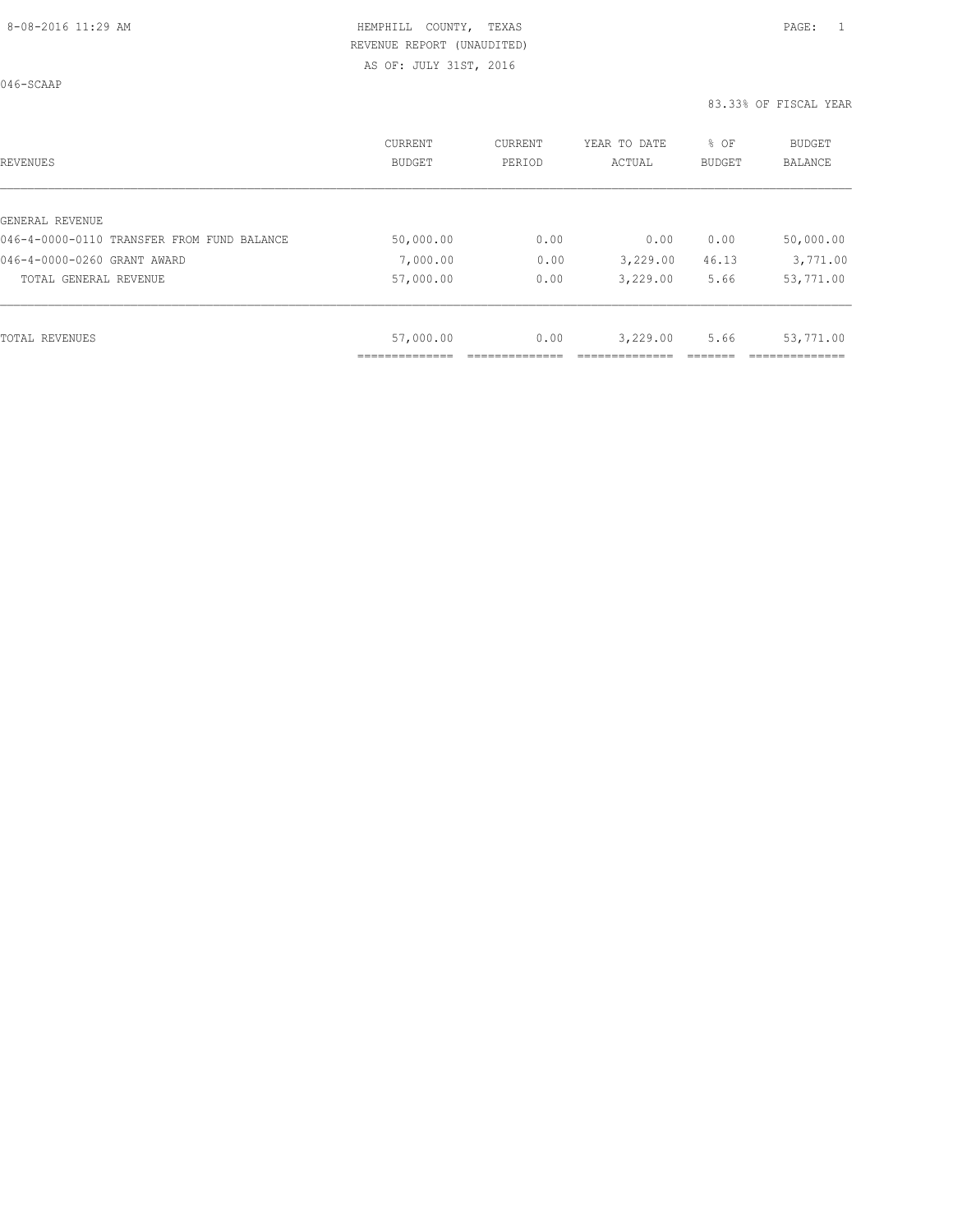AS OF: JULY 31ST, 2016

| REVENUES                             | <b>CURRENT</b><br><b>BUDGET</b> | CURRENT<br>PERIOD | YEAR TO DATE<br>ACTUAL | % OF<br><b>BUDGET</b> | <b>BUDGET</b><br>BALANCE |
|--------------------------------------|---------------------------------|-------------------|------------------------|-----------------------|--------------------------|
| GENERAL REVENUE                      |                                 |                   |                        |                       |                          |
| 047-4-0000-0401 SALES/COMMISSARY     | 0.00                            | 0.00              | 0.00                   | 0.00                  | 0.00                     |
| 047-4-0000-0500 MISCELLANEOUS INCOME | 0.00                            | 0.00              | 0.00                   | 0.00                  | 0.00                     |
| TOTAL GENERAL REVENUE                | 0.00                            | 0.00              | 0.00                   | 0.00                  | 0.00                     |
|                                      |                                 |                   |                        |                       |                          |
| TOTAL REVENUES                       | 0.00                            | 0.00              | 0.00                   | 0.00                  | 0.00                     |
|                                      | ______________                  |                   |                        |                       |                          |